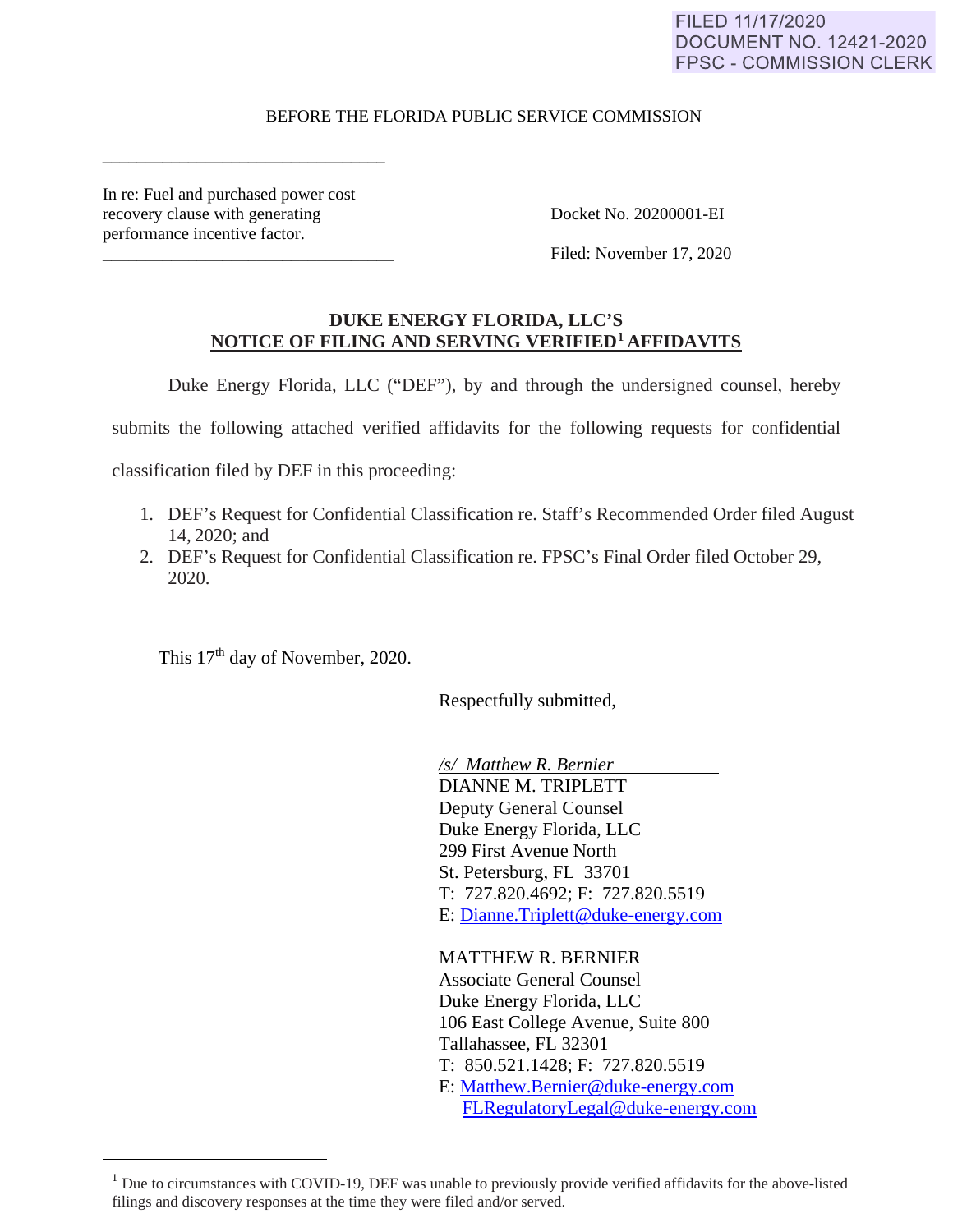### **CERTIFICATE OF SERVICE**

*Docket No. 20200001-EI*

I HEREBY CERTIFY that a true and correct copy of the foregoing has been furnished via electronic mail to the following this 17<sup>th</sup> day of November, 2020.

> */s/ Matthew R. Bernier* Attorney

Suzanne Brownless Office of General Counsel FL Public Service Commission 2540 Shumard Oak Blvd. Tallahassee, FL 32399-0850 sbrownle@psc.state.fl.us J. Beasley / J. Wahlen / M. Means Ausley McMullen P.O. Box 391 Tallahassee, FL 32302 jbeasley@ausley.com jwahlen@ausley.com mmeans@ausley.com Russell A. Badders Gulf Power Company One Energy Place, Bin 100 Pensacola, FL 32520-0100 russell.badders@nexteraenergy.com Kenneth A. Hoffman Florida Power & Light Company 134 W. Jefferson Street Tallahassee, FL 32301-1713 ken.hoffman@fpl.com Jon C. Moyle, Jr. Moyle Law Firm, P.A. 118 North Gadsden Street Tallahassee, FL 32301 jmoyle@moylelaw.com mqualls@moylelaw.com J.R. Kelly Office of Public Counsel 111 W. Madison St., Room 812 Tallahassee, FL 32399-1400 kelly.jr@leg.state fl.us Paula K. Brown Regulatory Affairs Tampa Electric Company P.O. Box 111 Tampa, FL 33601-0111 regdept@tecoenergy.com Maria Moncada / David Lee Florida Power & Light Company 700 Universe Blvd. (LAW/JB) Juno Beach, FL 33408-0420 maria moncada@fpl.com david.lee@fpl.com James Brew / Laura W. Baker Stone Law Firm 1025 Thomas Jefferson St., N.W. Suite 800 West Washington, DC 20007 jbrew@smxblaw.com lwb@smxblaw.com Mike Cassel Florida Public Utilities Company 208 Wildlight Avenue Yulee, FL 32097 mcassel@fpuc.com Beth Keating Gunster, Yoakley & Stewart, P.A. 215 South Monroe Street, Suite 601 Tallahassee, FL 32301 bkeating@gunster.com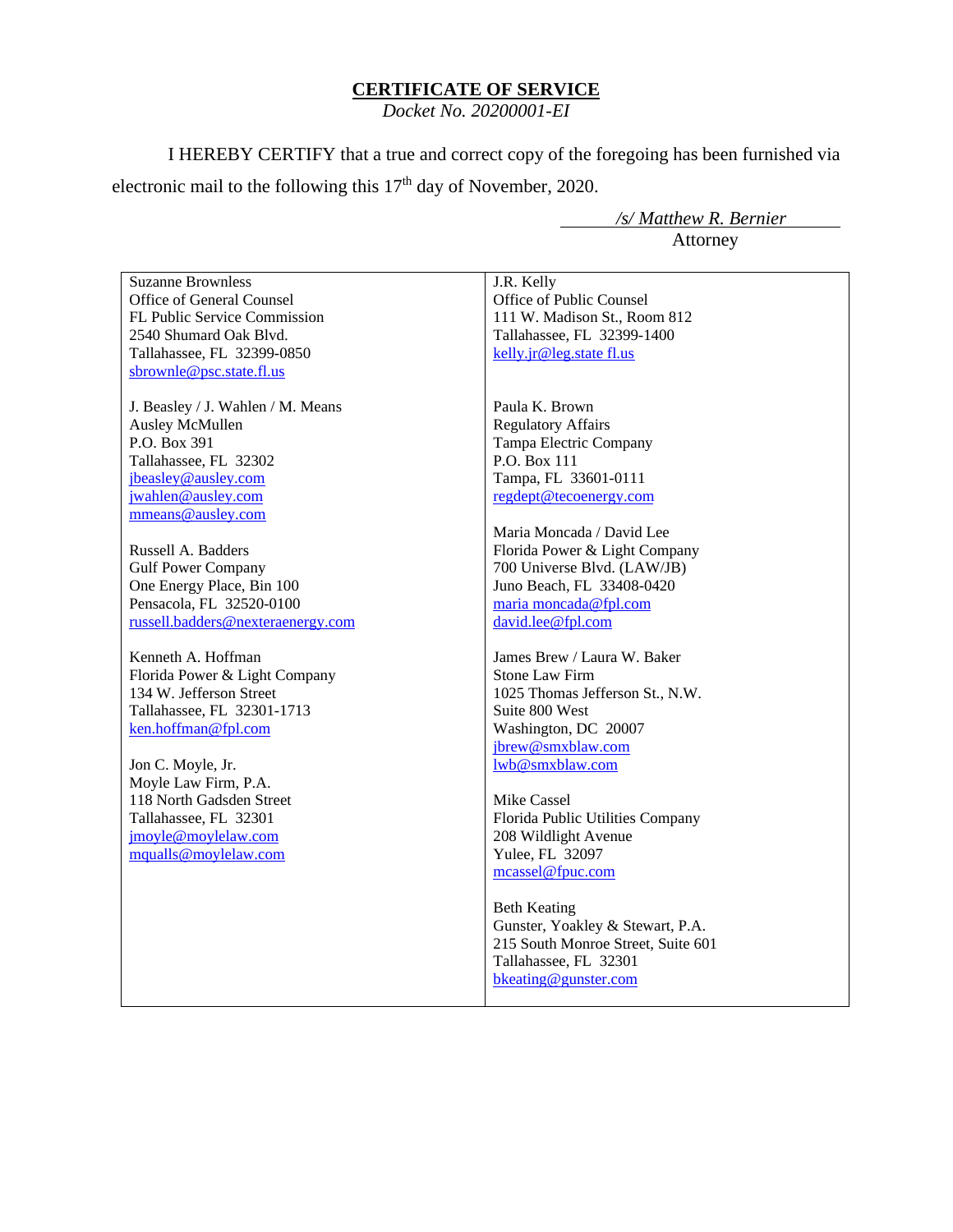### BEFORE THE FLORIDA PUBLIC SERVICE COMMISSION

In re: Fuel and purchased power cost recovery clause with generating perfonnance incentive factor.

Docket No. 20200001 -EI

Dated: August 14, 2020

# **AFFIDAVIT OF JEFFREY SWARTZ IN SUPPORT OF DUKE ENERGY FLORIDA'S REQUEST FOR CONFIDENTIAL CLASSIFICATION**

STATE OF FLORIDA

# COUNTY OF CITRUS

BEFORE ME, the undersigned authority duly authorized to administer oaths, personally appeared Jeffrey Swartz, who being first duly sworn, on oath deposes and says that:

1. My name is Jeffrey Swartz. I am over the age of 18 years old and I have been authorized by Duke Energy Florida (hereinafter "DEF' or the "Company") to give this affidavit in the above-styled proceeding on DEF's behalf and in support of DEF's Request for Confidential Classification (the "Request"). The facts attested to in my affidavit are based upon my personal knowledge.

2. I am the Vice President of Florida Generation in the Fossil Hydro Operations Department. This section is responsible for overall leadership and strategic direction of DEF's power generation fleet.

3. As the Vice President of Florida Generation, I am responsible, along with the other members of the section, for strategic and tactical planning to operate and maintain DEF's non-nuclear generation fleet, generation fleet project and additions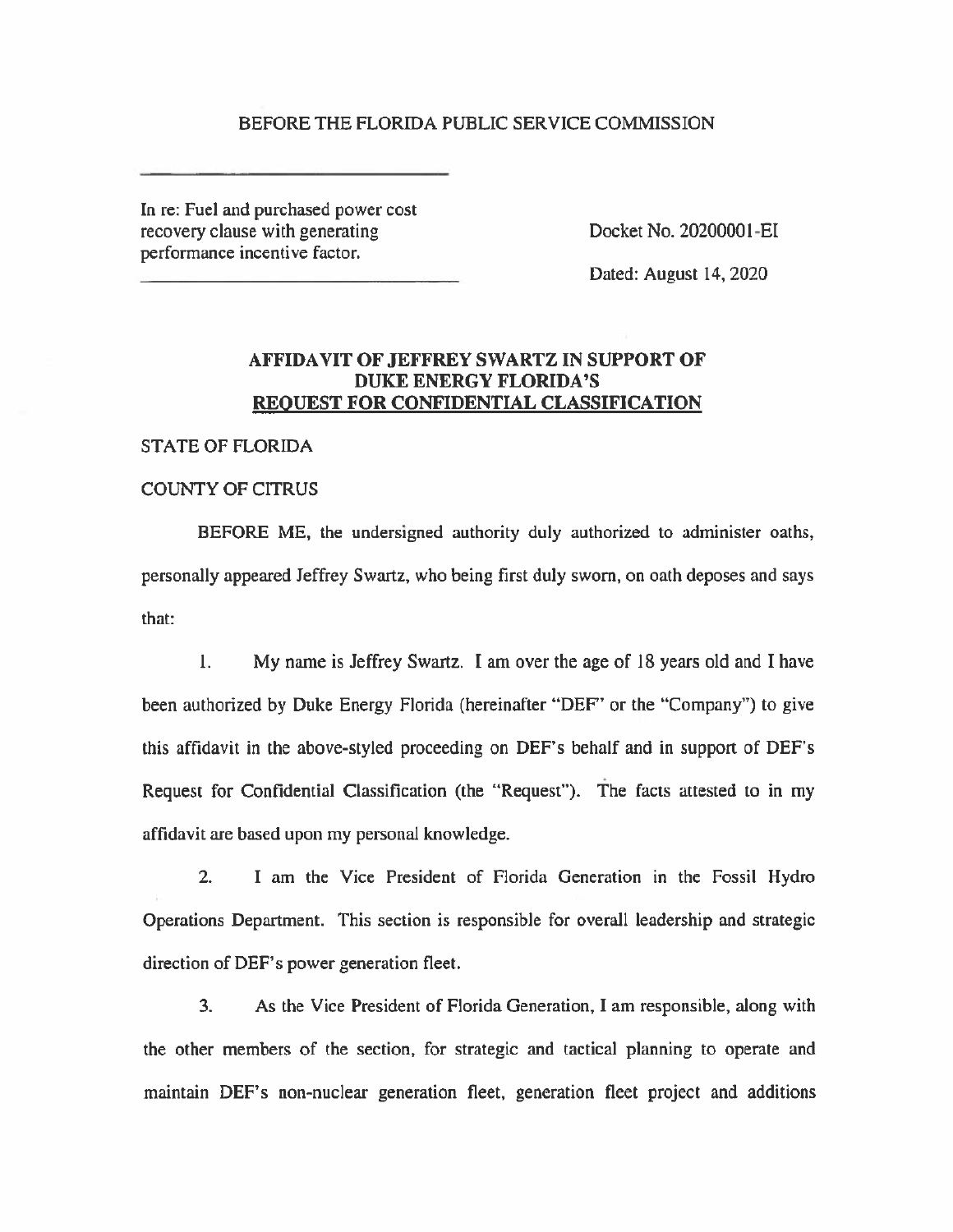recommendations, major maintenance programs, outage and project management, and retirement of generation facilities.

4. DEF is seeking confidential classification for information contained in the Staff ("Staff'') of the Florida Public Service Commission's ("FPSC") Recommended Order to the Division of Administrative Hearings ("DOAH") held on February 4 and *5,*  2020. The confidential information at issue is contained in confidential Exhibit A to DEF's Request and is outlined in DEF's Justification Matrix that is attached to DEF's Request as Exhibit C. DEF is requesting confidential classification of this information because it contains sensitive business information, the disclosure of which would impair the Company's competitive business interests and ability to contract for goods and services on favorable terms.

*5.* The confidential information at issue relates to proprietary and confidential third-party operating procedures and technical information regarding the third-party's proprietary component design and operation parameters, the disclosure of which would impair third-party's competitive business interests, and if disclosed, the Company's competitive business interests and efforts to contact for goods or services on favorable terms.

6. Further, if DEF cannot demonstrate to its third-party OEM, and others that may enter contracts with DEF in the future, that DEF has the ability to protect those third-parties' confidential and proprietary business information, third-parties will be less likely to provide that information to DEF- harming DEF's ability to prudently operate its business. DEF has not publicly disclosed the information. Without DEF's measures to maintain the confidentiality of this sensitive business information, DEF's ability to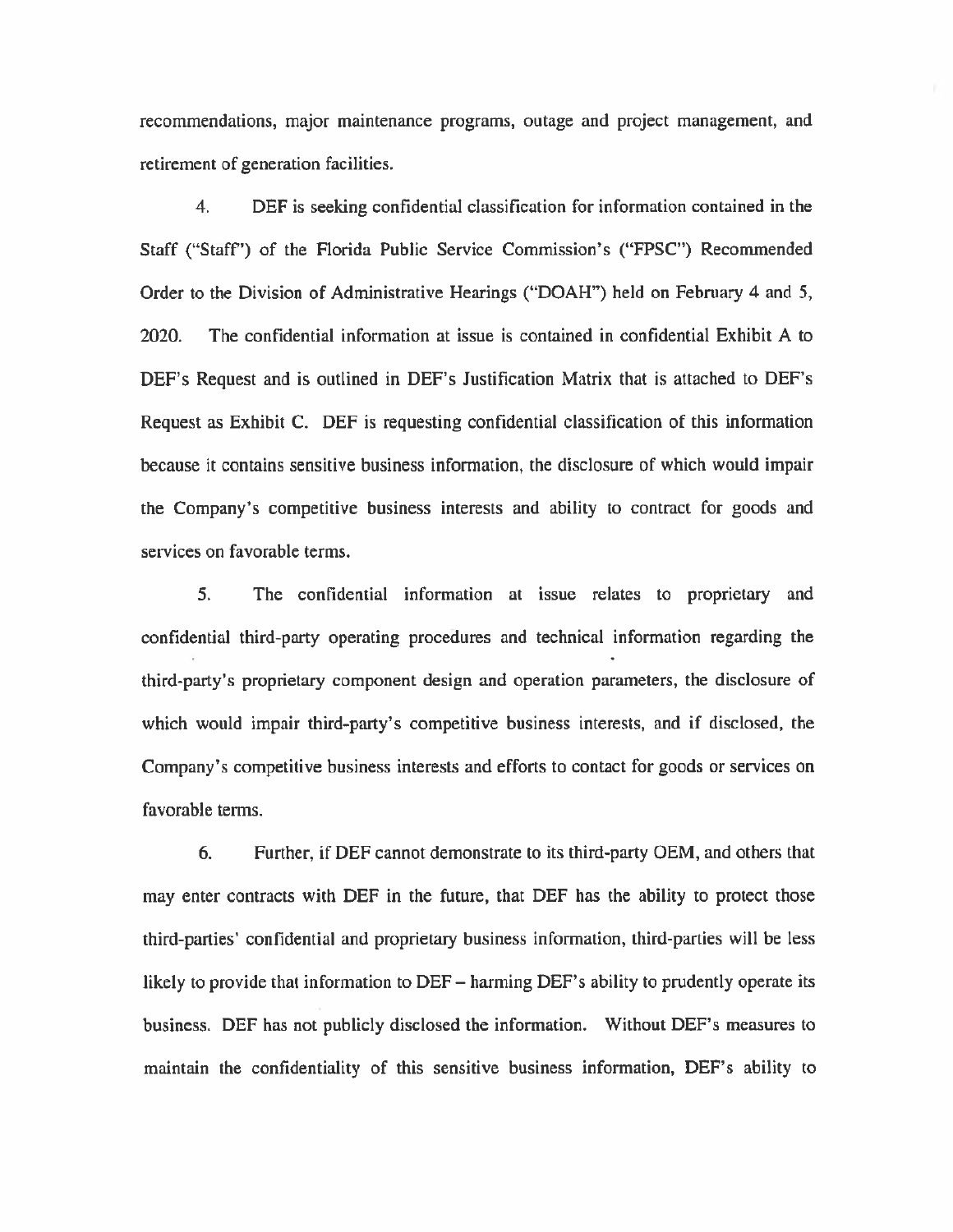contract with third-parties could detrimentally impact DEF's ability to negotiate favorable contracts, as third-parties may begin to demand a "premium" to do business with DEF to account for the risk that its proprietary information will become a matter of public record, thereby harming DEF's competitive interests and ultimately its customers' financial interests.

7. Upon receipt of its own confidential information, strict procedures are established and followed to maintain the confidentiality of the terms of the documents and infonnation provided, including restricting access to those persons who need the information to assist the Company, and restricting the number of, and access to the information and contracts. At no time since receiving the information in question has the Company publicly disclosed that information. The Company has treated and continues to treat the information at issue *as* confidential.

8. This concludes my affidavit.

Further affiant sayeth not.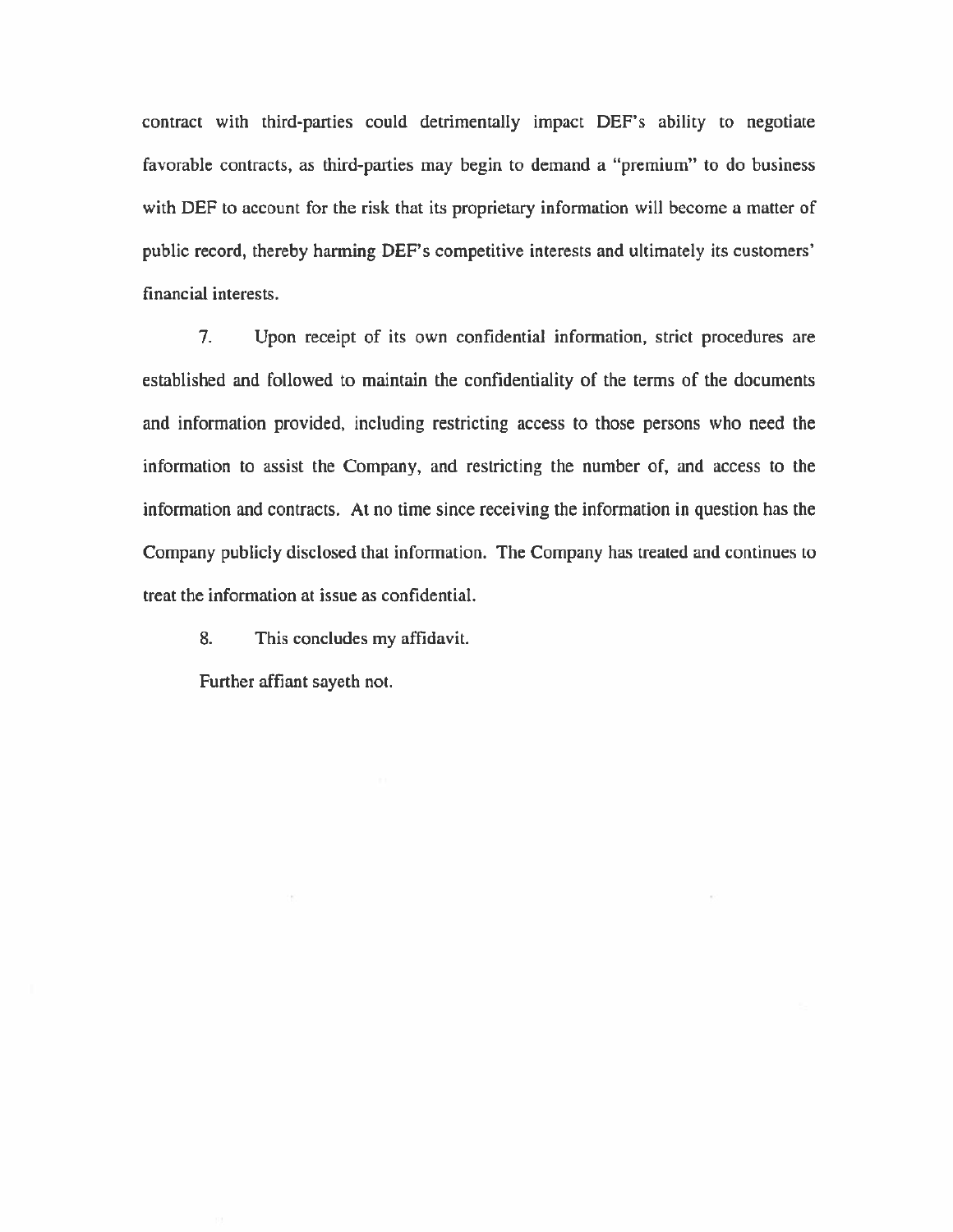Dated the  $\sqrt{6^{44}t}$  day of  $\mu_{\text{max}}$ , 2020.

 $\sum x_i$ (Signature)

Jeffrey Swartz Vice President Florida Generation Duke Energy Florida, LLC Florida Regional Headquarters St. Petersburg, FL

THE FOREGOING INSTRUMENT was sworn to and subscribed before me this Il ay of **Wem22020** by Jeffrey Swartz. He is personally known to me.

ature) Deanna (Printed Name) (AFFIX NOTARIAL SEAL) NOTARY PUBLIC, STATE OF FLORIDA  $18$  $\overline{u}$ 2022 (Commission Expiration Date)



(Serial Number, If Any)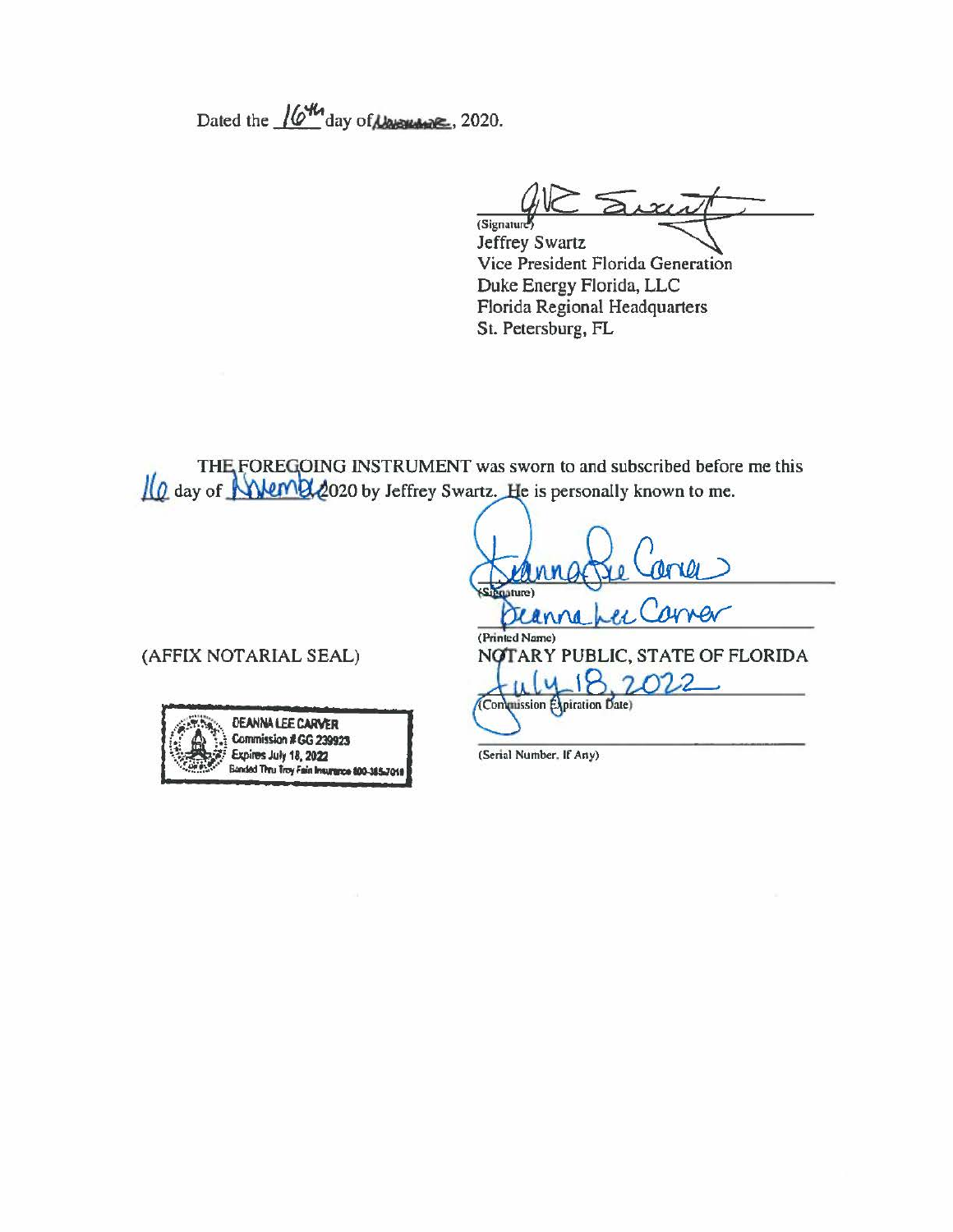## **BEFORE THE FLORIDA PUBLIC SERVICE COMMISSION**

In re: Fuel and purchased power cost recovery Clause with generating performance incentive Factor

Docket No. 20200001-EI

Filed: October 29, 2020

# **AFFIDAVIT OF JEFFREY SWARTZ IN SUPPORT OF DUKE ENERGY FLORIDA LLC'S REQUEST FOR CONFIDENTIAL CLASSIFICATION**

STATE OF FLORIDA

### COUNTY OF CITRUS

BEFORE ME, the undersigned authority duly authorized to administer oaths, personally appeared Jeffrey Swartz, who being first duly sworn, on oath deposes and says that:

l. My name is Jeffrey Swartz. I am over the age of 18 years old and I have been authorized by Duke Energy Florida, **LLC** (hereinafter "DEP' or the "Company") to give this affidavit in the above-styled proceeding on DEF's behalf and in support of DEF's Request for Confidential Classification (the "Request"). The facts attested to in my affidavit are based upon my personal knowledge.

2. I am the Vice President of Florida Generation. I am responsible for the overall leadership and strategic direction of DEF's power generation fleet. My major duties and responsibilities include strategic and tactical planning to operate and maintain DEF's nonnuclear generation fleet; generation fleet project and additions recommendations; major maintenance programs; outage and project management; retirement of generation facilities; asset allocation; workforce planning and staffing; organizational alignment and design; continuous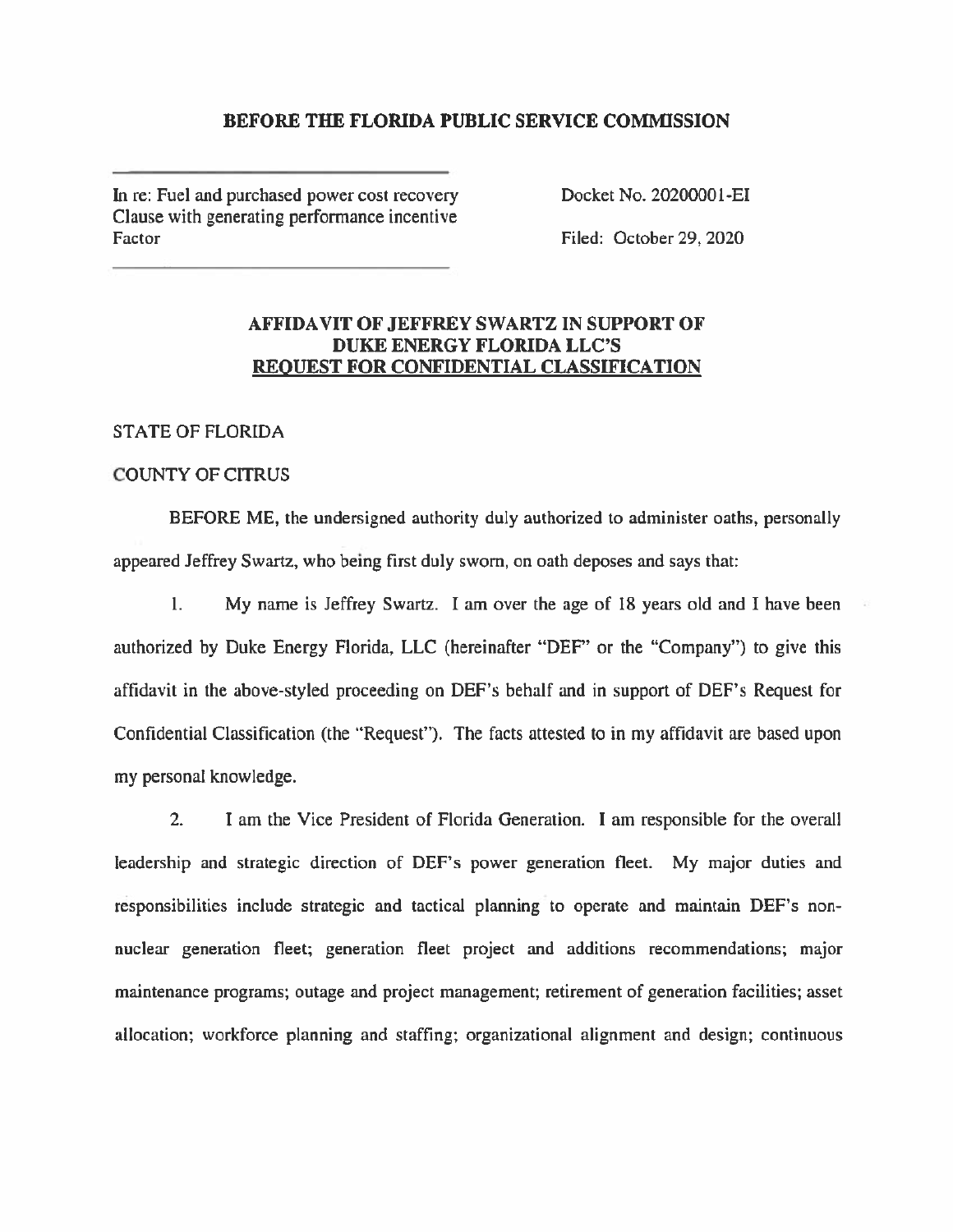business improvements; retention and inclusion; succession planning; and oversight of hundreds of employees and hundreds of millions of dollars in assets and capital and operating budgets.

3. DEF is seeking confidential classification for certain information contained in the Florida Public Service Commission's Final Order PSC-2020-0368-FOF-EI (DN l 1211-2020). The confidential information at issue is contained in confidential Exhibit A *to* DEF's Request and is outlined in DEF's Justification Matrix that is attached to DEF's Request as Exhibit C. DEF is requesting confidential classification of this information because it contains confidential information, contractual information, or infonnation provided by a third party that DEF is obligated to keep confidential, the disclosure of which would harm its competitive business interests.

4. In order to contract with third-party vendors and Original Equipment Manufacturers on favorable terms, DEF must keep contractual terms and third-party proprietary information confidential. The disclosure of which would be to the detriment of DEF and its customers. DEF takes affirmative steps to prevent the disclosure of this information to the public, as well as limits its dissemination within the Company to those employees with a need to access the information to provide their job responsibilities. Absent such measures, third-party vendors would run the risk that sensitive business information that they provided would be made available to the public and, as a result, end up in possession of potential competitors. Faced with that risk, persons or companies who would otherwise contract with DEF might decide not to do so if DEF did not keep specific information confidential. Without DEF's measures to maintain the confidentiality of sensitive terms in contracts, the Company's efforts to obtain competitive contracts could be undermined.

2